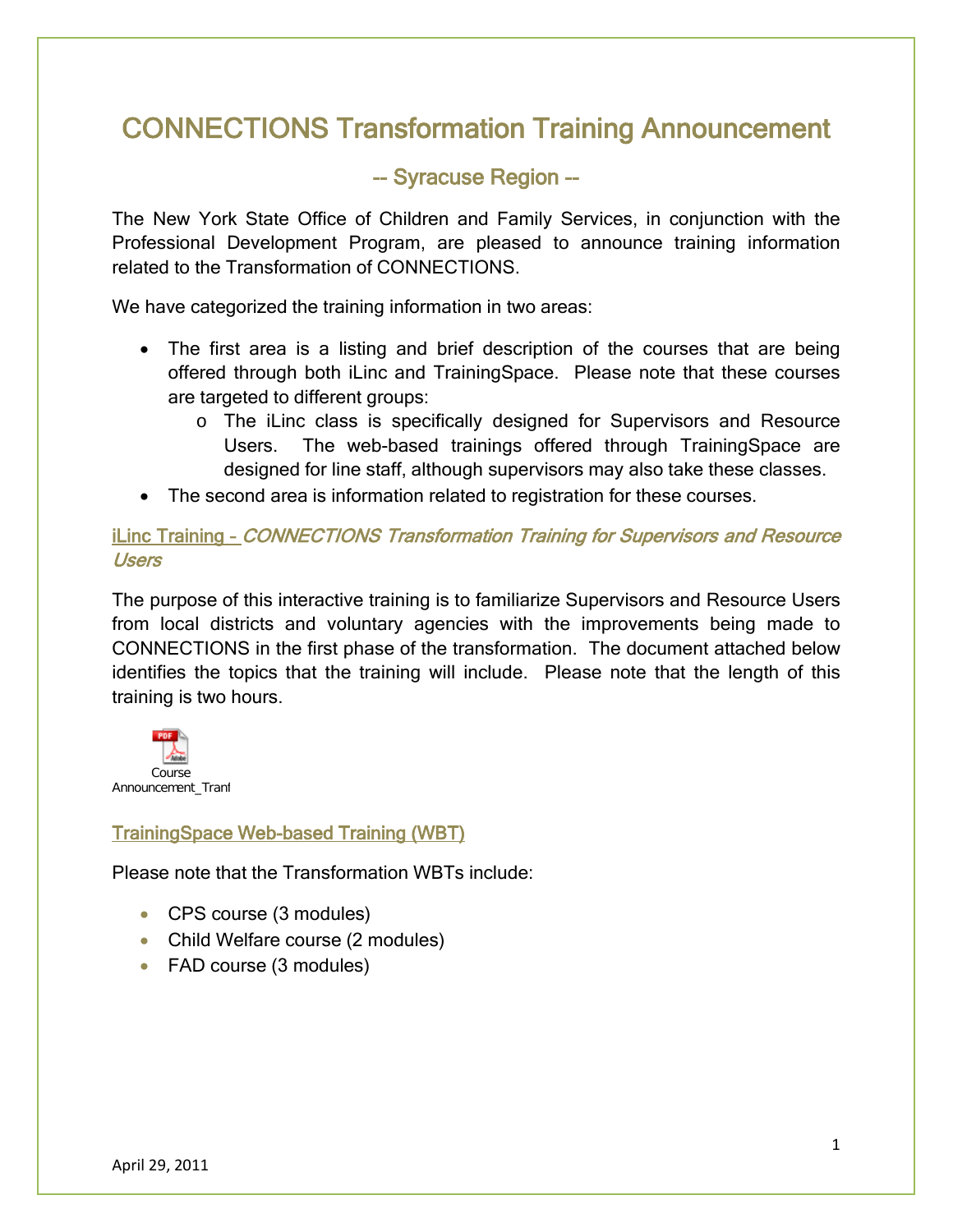The following attachments contain the course announcements for the WBTs.

• TS: CONNECTIONS Transformation for CPS Workers includes information on Common Features of New CONNECTIONS Windows, Changes to Person, Case, and Staff Search, and changes to the CPS Investigation Stage. For more detailed information, please refer to the attached course announcement.

Three-part, Web-based Training - CONNECTIONS Transformation for CPS Workers Course Announcement\_Tranf

• TS: CONNECTIONS Transformation for Child Welfare Workers (i.e. Foster Care, Adoption, Prevention Services caseworkers) includes information on the goals and features of the transformation and orients learners to the basic organization and elements of the new tabs and windows, with detailed focus on the main CONNECTIONS window, and the new WORKLOAD & TO-DOs tab. For more detailed information, please refer to the attached course announcement.

#### Two-part, Web-based Training - CONNECTIONS Transformation for Child Welfare Workers



• TS: CONNECTIONS Transformation for FAD Workers familiarizes learners with the newly designed windows that will replace existing FAD stage windows, including instruction on navigating to tasks currently accessed via the Task List and launching common FAD stage outputs. For more detailed information, please refer to the attached course announcement.

Three-part, Web-based Training - CONNECTIONS Transformation for FAD Workers

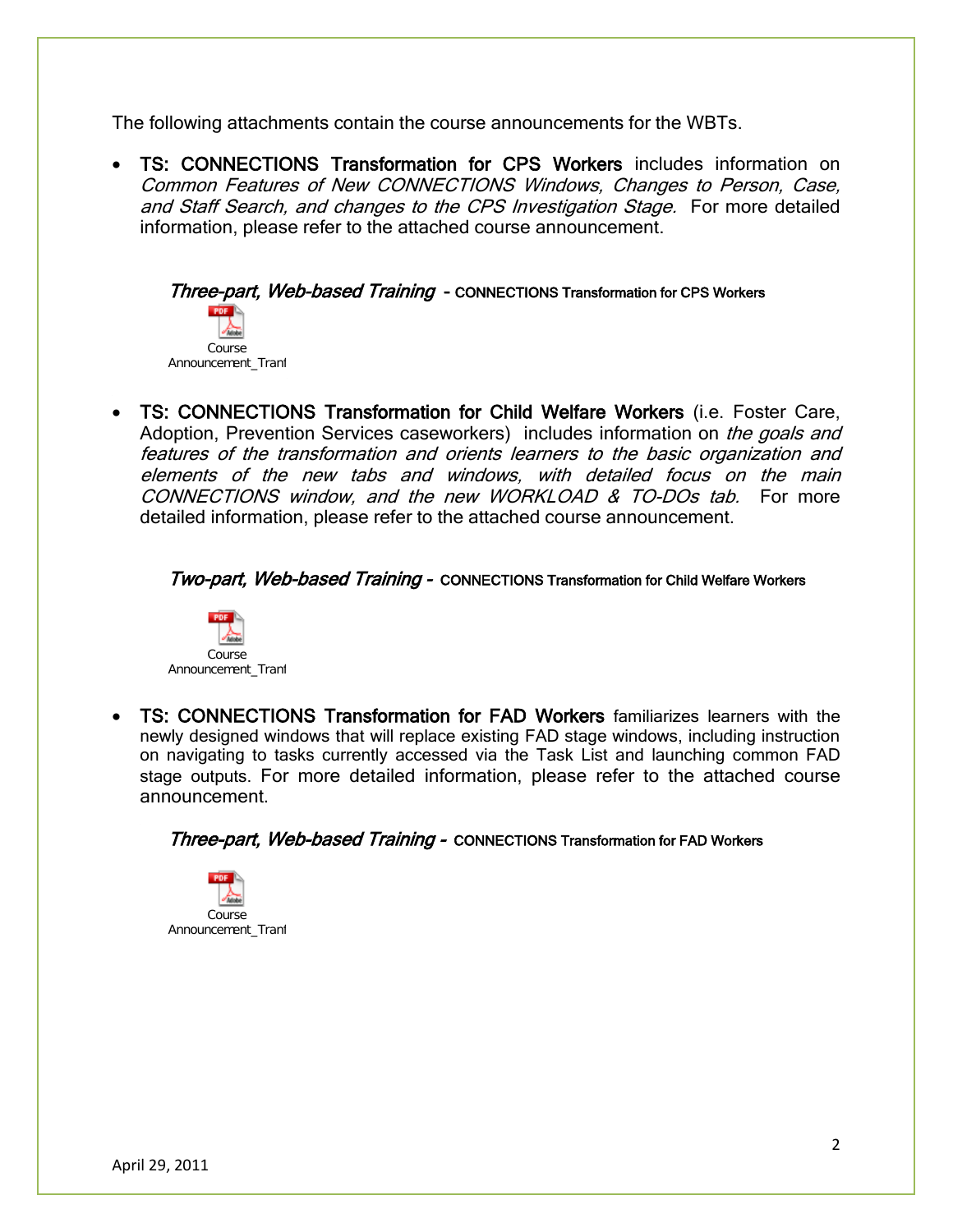## Registration Information

Please note that the transformed application is being implemented in 'waves' across the state.

- Registration will open for your 'wave' on 5/9/11.
- Registration will be open for 4 weeks prior to the actual training being available and will remain open throughout most of the training time frame.
- Training will begin for your 'wave' on 6/6/11.

The following information pertains to registration for both iLinc and TrainingSpace Transformation courses.

Taking an on-line CONNECTIONS training course requires some preliminary steps:

- You must have the following accounts:
	- o A New York State Directory Services (NYSDS) account (otherwise known as an LDAP account) is required to log in and take courses on TrainingSpace (WBTs).
	- o An iLinc account is required for iLinc courses.
- You must be registered for the course in STARS, the Statewide Training Automated Registration System, by your district or agency's STARS Coordinator.
- Before attending other iLinc courses, you are required to attend an "Introduction to iLinc" course to learn how the on-line classroom works.
- iLinc courses require download of the iLinc software to your computer and the use of a headset with a microphone.

The document attached below contains detailed information on LDAP accounts, STARS and iLinc, as well as contacts for assistance with these systems.

• Accessing CONNECTIONS Online Training Courses



Please note: Once a 'wave' is implemented, the WBT's will remain open to CONNECTIONS staff in each implemented 'wave' until the end of 2011.

For the iLinc a small number of classes will be available to each 'wave' for two weeks after its implementation.